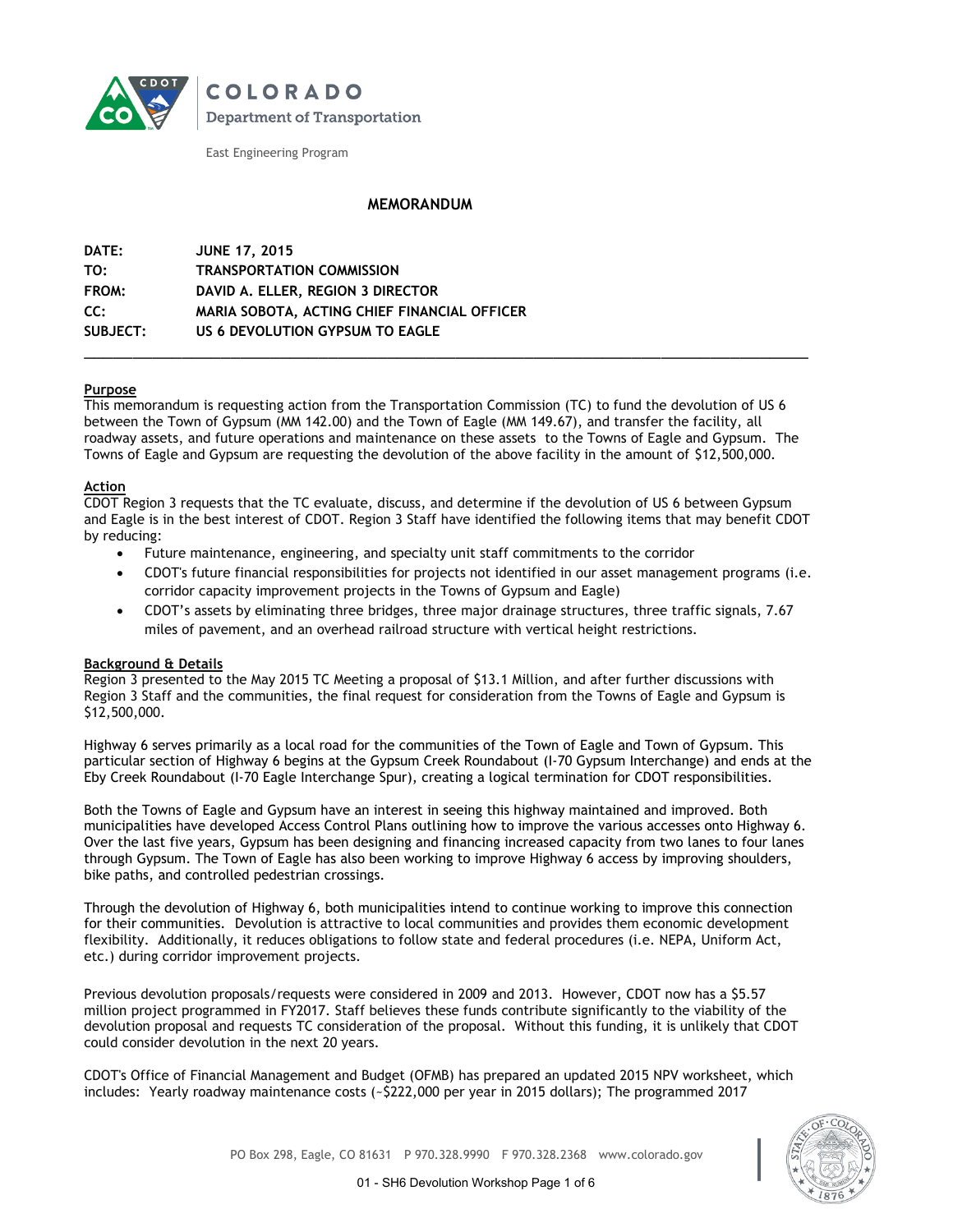resurfacing project (\$5.5 million plus \$70,000 Bridge Preventative Maintenance (BPM)); and the Gypsum Creek bridge replacement (\$3.77 million in 2025), which is in the 10-year Bridge Plan. The worksheet indicates that under the traditional 3% present value rate used for devolution, the Net Present Value of devolving this section of road is approximately \$12.82 million.

OFMB has also run a 4% present value scenario, possibly more reflective of the current market climate, which identifies a Net Present Value of \$12,176,196. Based on current market conditions for a similar length financing in the fixed income markets at today's interest rates, CDOT's Financial Advisor believes a 4.00% discount rate represents a reasonable cost of capital for the proposed transaction, associated to the devolution of US Highway 6.

The financial value of this proposal appears reasonable, considering several projects within the corridor have not been included in current NPV worksheets. The devolution of the roadway segments would significantly reduce the amount of CDOT resources and financial participation in the following:

- Planning, NEPA & Design in Town of Gypsum ~\$500,000 (\$200,000 identified in the IMTPR 10-year RPP plan)
	- o Construction of the Town of Gypsum Corridor including the UPRR overhead railroad bridge- ~\$30.0 million per FHU 2006 Master Traffic Study
	- Planning, NEPA, & Design US 6 in Town of Eagle ~\$500,000
		- o Construction of Town of Eagle Corridor ~\$12.0-\$15.0 million
- Other Items:
	- o Improvements to three major drainage structures (two built in 1933/34)
	- o Eliminate three traffic signals from CDOT system
	- o Elimination of 7.67 Miles (194,000 SF) of pavement

### **Options and Recommendations**

- 1) TC Approval of the devolution based on current financial market and 4% NPV, for the amount of \$12,176,196 with \$6,606,196 funding from TC Contingency (Staff Recommendation), or
- 2) TC Approval of the devolution of US 6 between the Town of Gypsum (MM 142.00) and the Town of Eagle (MM 149.67) in the amount of \$12,500,000, with \$6,930,000 funding from TC Contingency, or
- 3) Stop discussions on this initiative and inform the Towns of Eagle and Gypsum that the TC does not support devolution at this time.

### **Next Steps**

Notify the Town of Eagle and the Town of Gypsum of TC decision.

### **Attachments**

- Attachment A: Area Map
- Attachment B: Devolution Financial Analysis
- Attachment C: Letter of Interest from Town of Gypsum and Town of Eagle

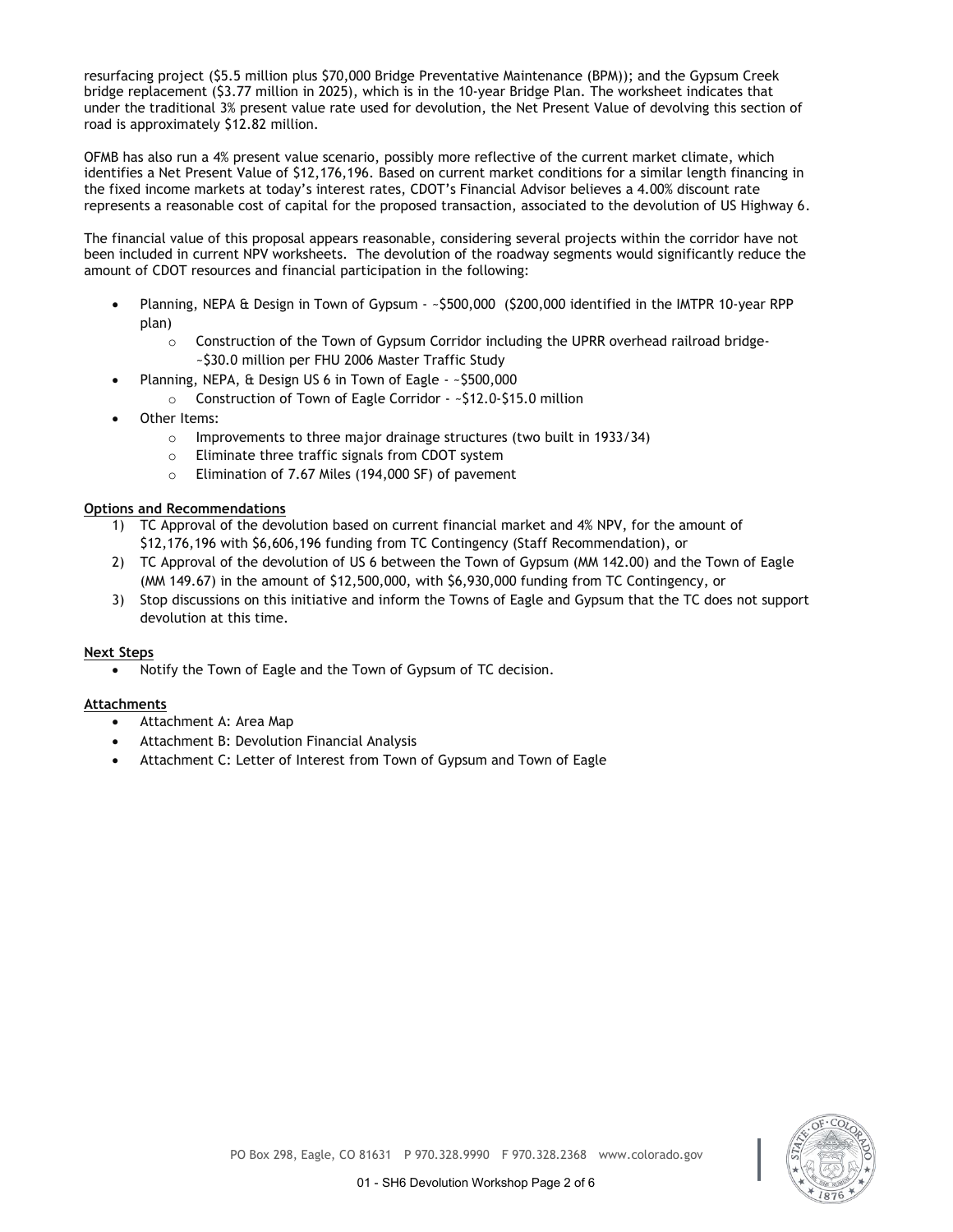# **Attachment A: Area Map**





PO Box 298, Eagle, CO 81631 P 970.328.9990 F 970.328.2368 www.colorado.gov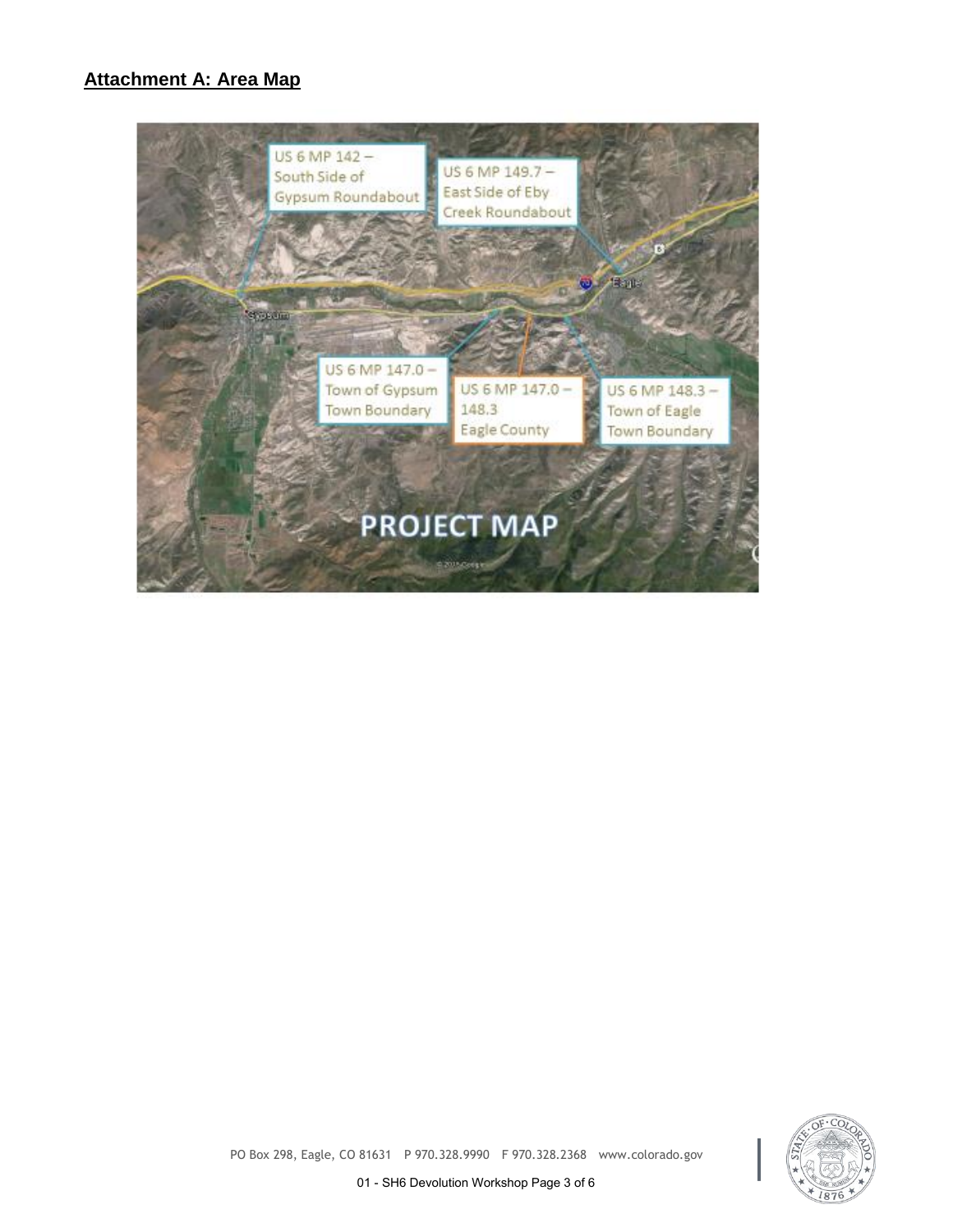# **Attachment B: Devolution Financial**

## **COLORADO DEPARTMENT OF TRANSPORTATION DEVOLUTION OF HIGHWAY 6 PRESENT VALUE OF CASHFLOWS**

|              | <b>ANNUAL</b>      | <b>SURFACE</b>   |                      | <b>TOTAL ANNUAL</b> | <b>ANNUAL PV CASH</b> |
|--------------|--------------------|------------------|----------------------|---------------------|-----------------------|
| <b>YEAR</b>  | <b>MAINTENANCE</b> | <b>TREATMENT</b> | <b>BRIDGE REPAIR</b> | <b>COSTS</b>        | <b>FLOW</b>           |
| 12/1/2015    | 222,402            | 5,500,000        | 70,000               | 5,792,402           | 5,792,402             |
| 12/1/2016    | 229,074            |                  |                      | 229,074             | 222,384               |
| 12/1/2017    | 235,946            |                  |                      | 235,946             | 222,384               |
| 12/1/2018    | 243,025            |                  |                      | 243,025             | 222,384               |
| 12/1/2019    | 250,315            |                  |                      | 250,315             | 222,384               |
| 12/1/2020    | 257,825            |                  |                      | 257,825             | 222,366               |
| 12/1/2021    | 265,560            |                  |                      | 265,560             | 222,366               |
| 12/1/2022    | 273,526            |                  |                      | 273,526             | 222,366               |
| 12/1/2023    | 281,732            |                  |                      | 281,732             | 222,366               |
| 12/1/2024    | 290,184            |                  |                      | 290,184             | 222,348               |
| 12/1/2025    | 298,890            |                  | 3,765,654            | 4,064,544           | 3,023,668             |
| 12/1/2026    | 307,856            |                  |                      | 307,856             | 222,348               |
| 12/1/2027    | 317,092            |                  |                      | 317,092             | 222,348               |
| 12/1/2028    | 326,605            |                  |                      | 326,605             | 222,330               |
| 12/1/2029    | 336,403            |                  |                      | 336,403             | 222,330               |
| 12/1/2030    | 346,495            |                  |                      | 346,495             | 222,330               |
| 12/1/2031    | 356,890            |                  |                      | 356,890             | 222,330               |
| 12/1/2032    | 367,597            |                  |                      | 367,597             | 222,312               |
| 12/1/2033    | 378,625            |                  |                      | 378,625             | 222,312               |
| 12/1/2034    | 389,983            |                  |                      | 389,983             | 222,312               |
| <b>TOTAL</b> | 4,800,000          | 5,500,000        | 3,835,654            | 15,311,679          | 12,818,369            |

### **ASSUMPTIONS:**

| <b>PV</b> Date | 12/1/2015 |
|----------------|-----------|
| <b>PV Rate</b> | 3.00%     |

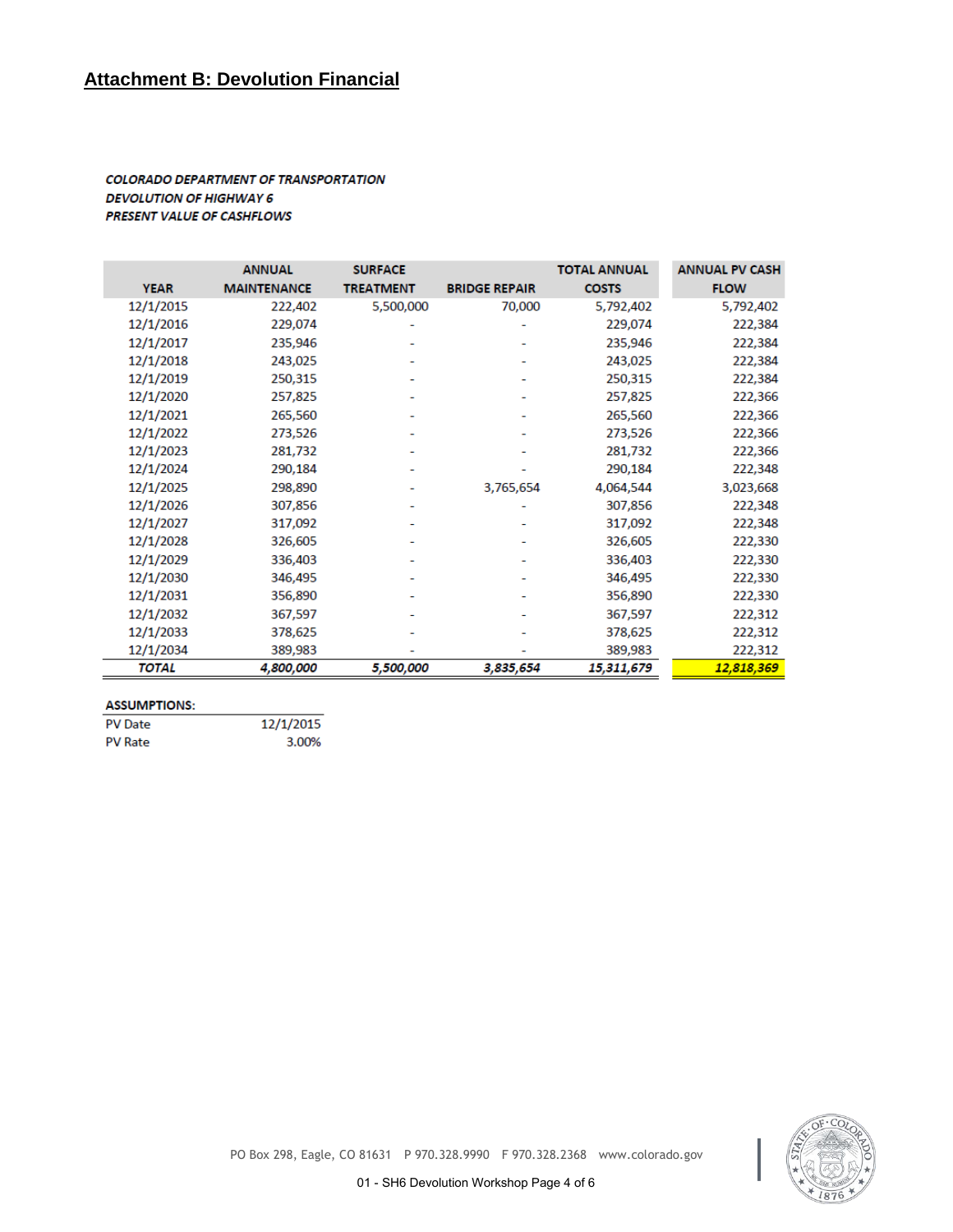## **COLORADO DEPARTMENT OF TRANSPORTATION DEVOLUTION OF HIGHWAY 6 PRESENT VALUE OF CASHFLOWS**

|              | <b>ANNUAL</b>      | <b>SURFACE</b>   |                      | <b>TOTAL ANNUAL</b> | <b>ANNUAL PV CASH</b> |
|--------------|--------------------|------------------|----------------------|---------------------|-----------------------|
| <b>YEAR</b>  | <b>MAINTENANCE</b> | <b>TREATMENT</b> | <b>BRIDGE REPAIR</b> | <b>COSTS</b>        | <b>FLOW</b>           |
| 12/1/2015    | 222,402            | 5,500,000        | 70,000               | 5,792,402           | 5,792,402             |
| 12/1/2016    | 229,074            |                  |                      | 229,074             | 220,240               |
| 12/1/2017    | 235,946            |                  |                      | 235,946             | 218,122               |
| 12/1/2018    | 243,025            |                  |                      | 243,025             | 216,025               |
| 12/1/2019    | 250,315            |                  |                      | 250,315             | 213,948               |
| 12/1/2020    | 257,825            |                  |                      | 257,825             | 211,868               |
| 12/1/2021    | 265,560            |                  |                      | 265,560             | 209,831               |
| 12/1/2022    | 273,526            |                  |                      | 273,526             | 207,813               |
| 12/1/2023    | 281,732            |                  |                      | 281,732             | 205,815               |
| 12/1/2024    | 290,184            |                  |                      | 290,184             | 203,814               |
| 12/1/2025    | 298,890            |                  | 3,765,654            | 4,064,544           | 2,744,975             |
| 12/1/2026    | 307,856            |                  |                      | 307,856             | 199,913               |
| 12/1/2027    | 317,092            |                  |                      | 317,092             | 197,991               |
| 12/1/2028    | 326,605            |                  |                      | 326,605             | 196,066               |
| 12/1/2029    | 336,403            |                  |                      | 336,403             | 194,181               |
| 12/1/2030    | 346,495            |                  |                      | 346,495             | 192,314               |
| 12/1/2031    | 356,890            |                  |                      | 356,890             | 190,465               |
| 12/1/2032    | 367,597            |                  |                      | 367,597             | 188,613               |
| 12/1/2033    | 378,625            |                  |                      | 378,625             | 186,799               |
| 12/1/2034    | 389,983            |                  |                      | 389,983             | 185,003               |
| <b>TOTAL</b> | 4,800,000          | 5,500,000        | 3,835,654            | 15,311,679          | <u>12,176,196</u>     |

### **ASSUMPTIONS:**

| <b>PV</b> Date | 12/1/2015 |
|----------------|-----------|
| <b>PV Rate</b> | 4.00%     |